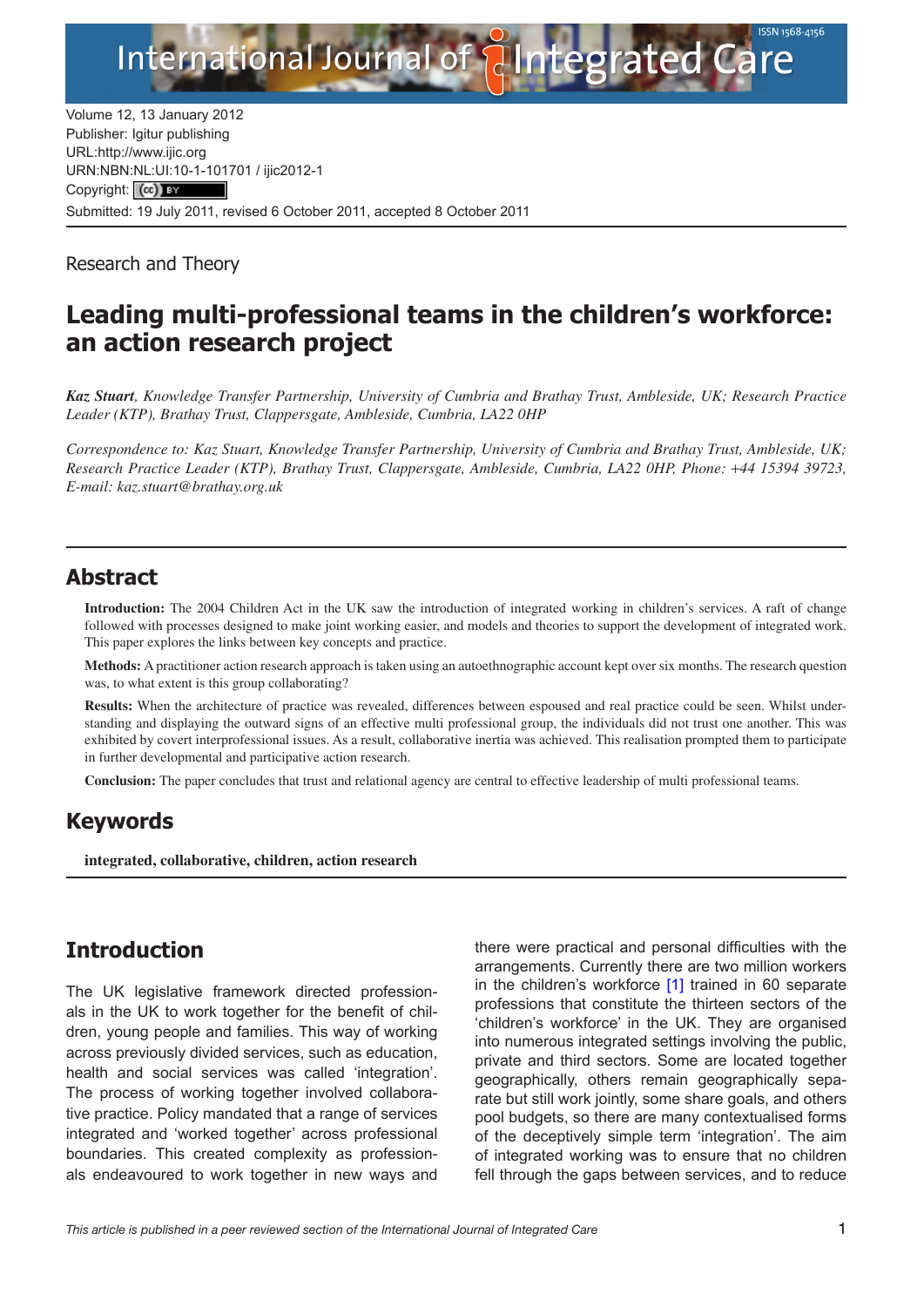duplication of work by multiple services in a culture of increasingly high stakes accountability. This need had been highlighted by the failure of professionals to share information and cooperate in two high profile cases that led to the death of children (Victoria Climbie and Baby P). A number of tools were mandated that allegedly facilitated integrated working such as the 'common assessment framework', the role of the 'lead professional', a data base of information available to all services called 'contact point' and 'information sharing' protocols. Butthe education, health, social work and justice professionals that had to work together for the common good had their own professional backgrounds and discourses. They had their own terms and conditions and day-to-day practice based in their construct of 'childhood' and 'youth'. The newly published 'shared tools' would not easily overcome these profound differences. Whilst there is some evidence of success [[2](#page-10-0)–[4](#page-10-0)] there were many professionals that found the process of integration difficult organisationally, professionally and personally. This research is situated in just such a group of professionals who found themselves in a newly organised interprofessional group focussing on workforce development in the children's workforce in one local authority. I had been a member of this group for a year at which point I was offered a short-term contract to lead the group to more effective collaborative practice. I offered to document my experiences, both as a piece of PhD research for myself, and as a piece of action research for the group. The research question that we agreed on was "to what extent are we working collaboratively for the benefit of children and young people?", and secondarily for me, "to what extent autoethnography could be used to analyse collaborative practice?"

# **Theory**

Before embarking on the leadership role, I decided to review a range of literature that might inform my thinking. This theoretical section therefore presents six key concepts that I took with me into the research situation, and that later became the conceptual and analytical framework.

In 2008 the Children's Workforce Development Council (CWDC) announced that: *"Integrated working is where everyone supporting children, young people and families work together effectively to put the child at the centre, meet their needs and improve their lives"* [\[5\]](#page-10-0).

The CWDC launched a tool to enable professionals to develop and self-assess their integrated working called the 'One Children's Workforce Tool' [\[6\]](#page-10-0). This tool provided brief descriptions eight strands of integrated work located around a rainbow. There are two ends to

each spectrum, one end is 'integrated' and the other 'fragmented'. These are the descriptors taken from one of the strands:

Fragmented: "The individual agencies and personnel have different aims and ways of working, which means that there is not one common goal. The outcome is confused and children and young people aren't helped as much as they could be." [\[6\]](#page-10-0).

Integrated: "New ways of working and new roles are encouraged, to make sure that everyone is working together. Professional expertise and skills are valued and used appropriately." [[6](#page-10-0)].

I suggest that these descriptions offer little tangible advice for leaders of services. There is no further detail. It remains the leaders task to apply these definitions, to assess their service and to decide what practical actions to take as a result I have selected the One Children's Workforce Tool as one example of the over simplified and superficial support lent to professionals nationally. I now wish to introduce five concepts that reveal the complexity of the terrain and that can offer concrete forms of understanding and practical interventions for leaders.

McKimm I suggest takes us closer to the heart of the difficulties in new integrated working arrangements. She [[7](#page-10-0)] describes the importance of managing professional identities in integrated settings. She developed a model to help managers understand the complexity of an individual identity. Her model has a core of three overlapping circles within a triangle representing external context ([Figure 1](#page-1-0)).

The core contains the values, attitudes and beliefs that an individual holds personally true and that are embodied in their profession. These are often encoded into the ethics and codes of practice, or even into the legal structures governing the profession. The external



<span id="page-1-0"></span>Figure 1. McKimm's model of professional identities.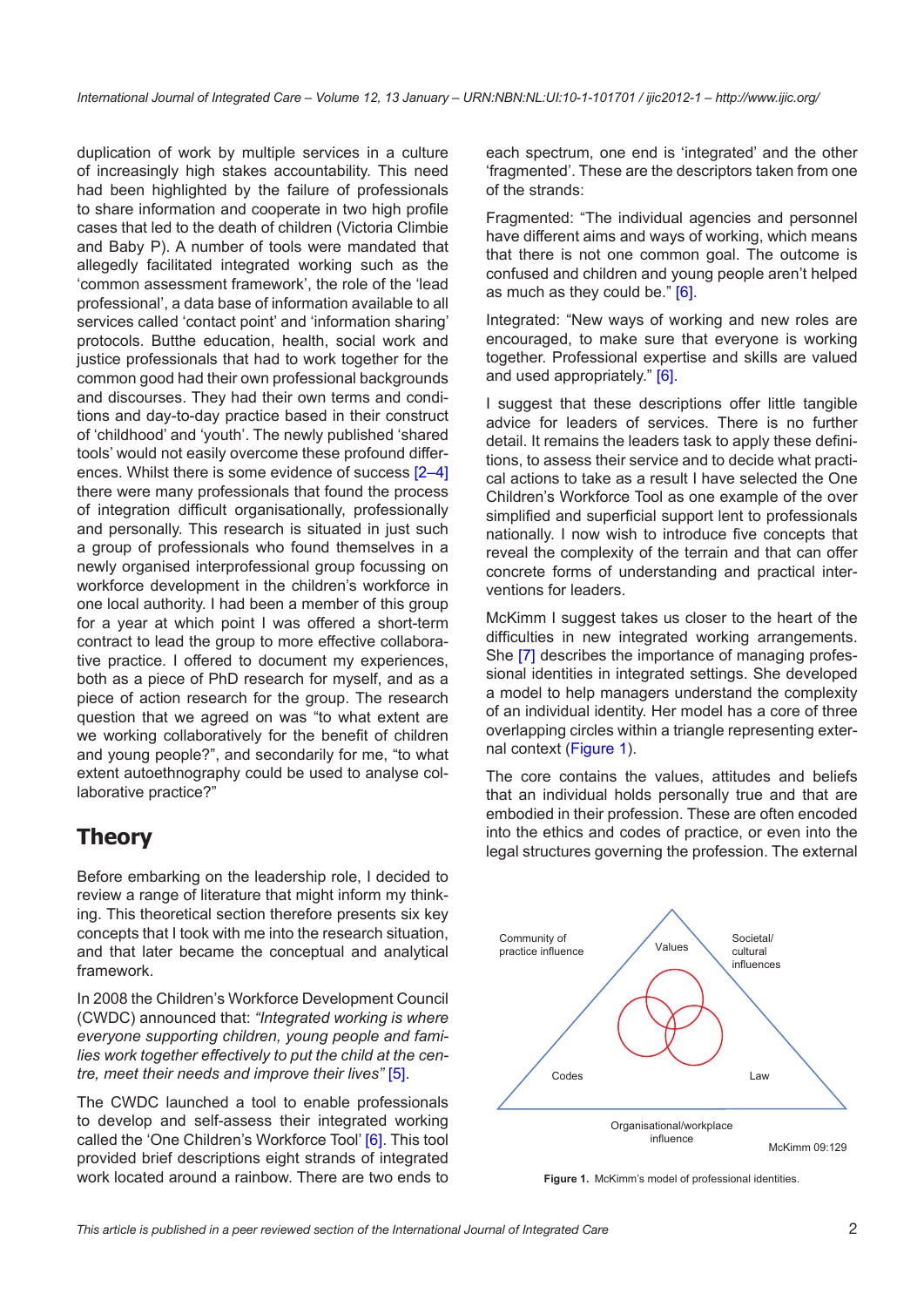context exerts social and cultural influences on the professional to 'act' and 'be' as expected, through: stakeholder and client expectations, the engagement with a community of practice and colleagues in the workplace. Workplaces will also shape the identity of the individual through terms and conditions, procedures, ways of working and so on. So it can be seen that a police officer may have a very different way of intervening with young people than a youth worker due to differences in professional training (the areas inside the triangle). And, there may be variations in the practice of the police offers and the youth workers depending on the context that they are working in and the norms of the particular base that they are working from (the area outside the triangle). Establishing a shared goal may not therefore be as simple as the CWDC suggests above.

People in the children's workforce with these different professional identities have to reach across multiple; departments, organisations and agencies, partnerships, networks, and sectors. This is called 'boundary spanning'. As Peck and Dickinson state; "*boundary spanners are positions that link two or more systems whose goals and expectations are at least partially conflicting*" [[8](#page-10-0)].

Working across organisational boundaries causes us to work with people with different professional identities and core values to ourselves. This can be the cause of consternation and conflict. Engström et al. [\[9\]](#page-10-0), however, argue that professionals participation in multiple contexts and multiple communities of practice results in vertical models of expertise (socially learned or cognitively taught) that are too narrow, and propose a model of expertise that is socially constructed learning that creates expansive horizontal learning and expertise. People new to boundary spanning may feel out of their depth and to a degree unqualified and so learning: "*calls for the formation of new mediating concepts. In this sense, boundary crossing may be analysed as a process of collective cognitive formation*" [[9](#page-10-0)]. Noble and Jones [\[10](#page-10-0)] research identified three types of distance between organisations, distance in autonomy, in culture and in caution (or risk). Arguably organisations that are well matched across each of these three areas would be easier to 'span'. Organisations that have an outward focus to work, are aware of locality needs, are inclusive, invitational, empowering, share resources, have distributed leadership, and mobilise a range of people to take action are referred to as 'bridged'. Bridged organisations contrast with those that are insular and 'bonded' [[10\]](#page-10-0). Boundary spanning would also arguably be easier between organisations that are 'bridged' rather than 'bonded' [[10](#page-10-0)]. This view is echoed by the National College of School Leadership [\[11\]](#page-10-0), Anning et al. [[12\]](#page-10-0) and Easen et al. [\[13](#page-11-0)].

One aspect of collaborative practice that is intrinsic to working with other professionals across organisational boundaries is relationship. It is perhaps so intrinsic that it has become invisible, and it is absent from structural policy accounts of collaboration. Edwards [[14\]](#page-11-0) developed the notion of collaboration being relational work, in that:

*"Strong forms of agency may be required to help people who need to collaborate across organisational boundaries, to find moments of stability as they move in and out of different settings without the protection of institutional shelter"* [\[14](#page-11-0)].

Relational agency involved not only know how and know what, but also know who, Edwards suggested that it was no longer enough to work in isolation, professionals had to be networked and relational experts (i.e., able to strike rapport and build relationships in numerous different and varied organisations). Williams [[15](#page-11-0)] agrees, stating that boundary spanners need strong interpersonal relationships, communication and political skills. Key to this is the ability to network. He also describes them as entrepreneurs and innovators, in that they are constantly navigating new ways of working. Hay group's description of a professional that works in collaborative settings includes [\[16](#page-11-0)] the sense that they need to also be risk takers or rule benders as developing new ways of working cannot meet with the range of different organisational rules. Peck and Dickenson [\[17](#page-11-0)] stress the need for critical appreciation of the environment, understanding of different organisational contexts, prescience, and negotiation. Boundary crossers', it is suggested would not have a typical career profile, but may develop knowledge of other organisations by a varied and diverse career profile [[15](#page-11-0)], returning us to the horizontal dimension of exper-tise. There is some recognition in the literature [\[18](#page-11-0)–[20\]](#page-11-0) of the value of a relational approach to collaboration. Supporting Edwards notion of relational agency, Reder and Duncan [[19\]](#page-11-0) in their analysis of Child Abuse Cases have found that:

*"the issues of communication are far more complex than has ever been envisaged by inquiry panels and that their more practical recommendations (especially those focussing on procedural and technical aides to improve message transfers) only address a small part of this complexity".*

What has become apparent in this limited review is that working across professions and across organisations is highly skilled and complex. This complexity was not apparent in the policy guidance on integrated practice which took a purely structural approach, perhaps as a structural approach seems simpler to implement than one that is relational. Simplifying something complex does not however mean that it will be easier to implement, and perhaps points to the use of simplification in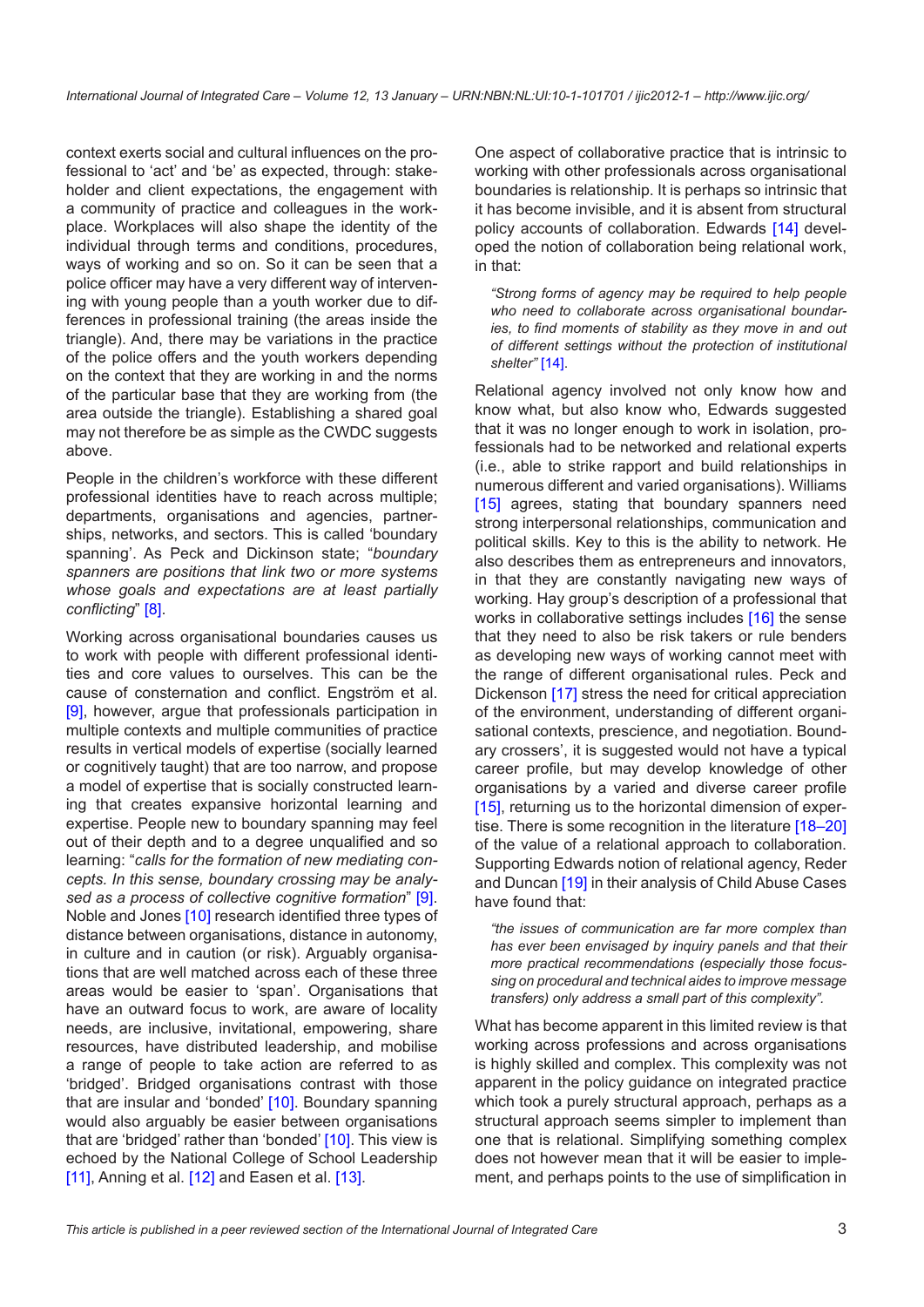rhetoric that seeks to convince leaders of the benefits of working together.

Arguably trust is fundamental to constructive relationships. As such, trust becomes a well-documented theme in the literature on boundary spanners' attributes.

Trust is a contested term, but here it is enough to say that involves the hope that agreed expectations will be met. We trust on the basis of past experiences, reputation, shared characteristics and identity [[21\]](#page-11-0), yet 6, Leat, Seltzer and Stoker claim that there is a common practice of distrust in the business world. In collaboration, trust means the anticipation that people will do as expected [\[22](#page-11-0)]. Huxham [[23\]](#page-11-0) devise a four-way trust building quadrant that gives practical advice on how to build trust depending on the current level of trust (shown in [Figure 2](#page-4-0)), and a trust cycle demonstrating the cyclical nature of positive trust exercises [\[23\]](#page-11-0). This grid acknowledges the complexity of a taken for granted attribute of collaboration (in its division into four situational quadrants) and offers practical tasks and steps for each.

Perri et al. [\[24\]](#page-11-0) describe two contrapuntal drivers for trust: incentive driven or avoidance driven. This reframes an assumption that trust is a positive attri-bute. The NCSL [[25\]](#page-11-0) also position trust as critical to collaboration, placing it centrally in their diagram of collaborative working. The literature on trust thus helpfully conceptualises and illuminates 'trust' at a level not found in national guidance, arguably for reasons already cited.

When multi-professional teams work well together they achieve collaborative advantage. Huxham [\[23](#page-11-0)] describes leading collaborative endeavours as difficult. They are they say, full of complexity and ambiguity, and have dynamic memberships. In their model of collaborative leadership, they have four positive leadership activities—embracing, empowering, involving, and mobilising. They also identified two leadership activities that most leaders would not normally want to subscribe to: manipulation and politicking [[23\]](#page-11-0). When these behaviours were enacted well then Huxham and Vangen [\[26\]](#page-11-0) describe organisations as able to achieve collaborative advantage. They define this as the achievement of more than could be achieved by the partners alone. The opposite state is collaborative inertia where less was achieved than would be possible alone. These perhaps give the clarity that was needed in the One Children's Workforce terms 'frag-mented' and 'integrated' [[6\]](#page-10-0) where we began, for it is surely the outcome of the collaboration rather than the structure or process itself that counts.

This theoretical section has presented a limited review of just six concepts in collaborative working. These

are; the One Children's Workforce Tool, the importance of professional identities, the work of professionals in spanning boundaries and developing new forms of expertise, the importance of relational approaches in boundary spanning, the central position of trust in multi-professional working, and the success of these factors in creating collaborative advantage. These have created a conceptual framework that is shown in [Figure 3](#page-4-1).

## **Methods**

I had posed the questions, "to what extent are we working collaboratively for the benefit of children and young people?", and secondarily for me, "to what extent can autoethnography be used to analyse collaborative practice?". This research sought to understand the links between the conceptual framework outlined above and a real lived experience [\[27](#page-11-0)] of leadership. The data analysis would therefore need to establish to what extent the following concepts were evident in practice:

- **Professional identities**
- Boundary spanning
- Relational approaches
- **Trust**

and to what extent they led to collaborative advantage.

As the research is using personal experience as its unit of analysis it is interpretivist and post-positivistic, rejecting notions of a single truth. The "experiences" that I wished to analyse were encoded into a diary—a rich form of qualitative data. This is perhaps an example of the reflective writing that Winter et al. [[28\]](#page-11-0) advocate for professional learning. I strove for change and learning, and so framed it as practitioner action research [[29\]](#page-11-0) for myself (*via* my PhD) and the group I was working with. The research questions resonate with Kemmis's [[30\]](#page-11-0) description of action research as a tool to reveal 'architectures of practice' as I examine the 'saying, doings and relatings' of my leadership of the multi-professional group, and the 'sayings, doings and relatings' of the group engaged in collaborative practice against the identified conceptual framework. Ellis and Bochner [[31](#page-11-0)] refer to autoethnography as "*action research for the individual*", and so I have framed my diary as an autoethnographic account that is subjec-tive, emotive and full of researcher influence [\[31\]](#page-11-0).

Ellis et al. [\[32](#page-11-0)] offer a definition of autoethnography as a systematic description and analysis of personal experience that allows understanding of wider cultural experiences, reflecting the aims of the practitioner action research I had embarked on. Autoethnography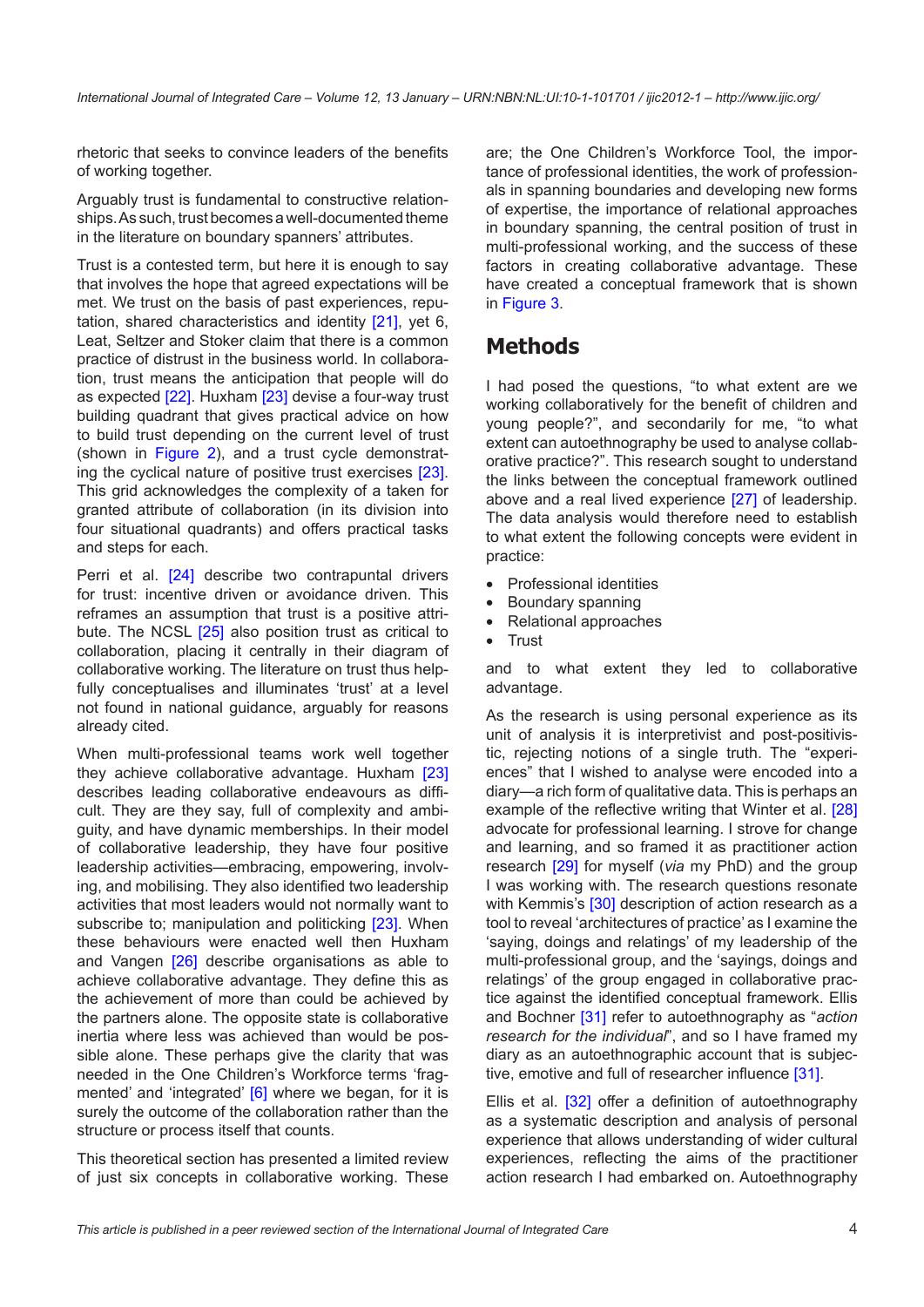|                                                                             | Initiate the trust building loop<br>(weak trust)                                                                                                                                                                                                                                                                                                                                                                                                                                                                                                                                              | Sustaining the trust building loop<br>(presence of trust)                                                                                                                                                                                                                                                                                                                                                                                                                                                           |
|-----------------------------------------------------------------------------|-----------------------------------------------------------------------------------------------------------------------------------------------------------------------------------------------------------------------------------------------------------------------------------------------------------------------------------------------------------------------------------------------------------------------------------------------------------------------------------------------------------------------------------------------------------------------------------------------|---------------------------------------------------------------------------------------------------------------------------------------------------------------------------------------------------------------------------------------------------------------------------------------------------------------------------------------------------------------------------------------------------------------------------------------------------------------------------------------------------------------------|
| Comprehensive<br>trust<br>management<br><i>(ambitious</i><br>collaboration) | Manage risk as an integral part of<br>trust building<br>Explore complexity of structure and<br>aims e.g. by:<br>Identifying with whom to<br>$\bullet$<br>network and build trust<br>Assessing sources of power<br>and influence<br>Exploring who can act<br>٠<br>Exploring differences in<br>$\bullet$<br>organisational purposes<br>Negotiating agreement on<br>٠<br>aims<br>Exploring willingness and<br>ability to enact the agenda.<br>Assess potential for achieving<br>collaborative advantage and whether<br>the associated risk can be managed<br>and (given choice) is worth taking. | Nurture, nurture, nurture!<br>Facilitate trust building cycle:<br>Keep nurturing relationships<br>by carefully managing all<br>aspects of the collaborative<br>process including<br>communication, power<br>imbalances, and credit<br>recognition, joint ownership,<br>varying levels of commitment,<br>conflicting views on aims and<br>agendas, and so on<br>Maintain a high level of trust to<br>create the basis for collaborative<br>advantage.                                                                |
| <b>Small wins trust</b><br>management<br><i>(modest</i> )<br>collaboration) | Adopt small wins approach to trust<br>building<br>Initiate trust with relevant partners and<br>aims e.g., by:<br>Beginning to identify with<br>whom to build trust and<br>Getting started by undertaking<br>$\bullet$<br>modest but joint actions<br>Get started without having to deal<br>with all aspects of trust building.                                                                                                                                                                                                                                                                | <b>Manage instability</b><br>Manage dynamics and power<br>imbalances by:<br>Keeping momentum when<br>trusted members leave the<br>collaboration<br>Putting efforts into fast<br>$\bullet$<br>tracking new members into the<br>trust building loop<br>Recognising the inevitable<br>$\bullet$<br>effect of power imbalances on<br>members' actions<br>Finding ways of ensuring that<br>shared power is maximised<br>Sustain trust gained long enough to<br>reach and then work with a<br>comfortable level of trust. |

**Figure 2.** Huxham's trust quadrants [\[23](#page-11-0)].

emphasises different ways of knowing from a postmodern tradition. Post modernism made it possible for critical theories to emerge and take hold in research and academia, and I like Wall:

*"find the relentless nudging of autoethnography against the world of traditional science holds wonderful, symbolic, emancipatory promise. It says what I know matters. How much more promise could it hold for people far more marginalised than I?"* [\[33](#page-11-0)].

Autoethnography can be seen as a form of narrative enquiry [[34](#page-11-0), [35\]](#page-11-0) and it differs from narrative inquiry in that here, the researcher's own experience is the only empirical data [\[36](#page-11-0)]. Bathmaker and Harnett [\[37](#page-11-0)]

<span id="page-4-0"></span>reveals how such personal stories can raise to the political, as:

*"possibilities for social change need, at least in part, to be understood and conceived of through the small everyday acts of individuals, and the histories that have brought them to their present place"* [[37\]](#page-11-0).

If my story does not reveal dominant discourses, it may at least connect with others experiences of leading multi-professional groups, just as Sparkes's [[38\]](#page-11-0) autoethnographic account of chronic back injury resonated with other similarly injured individuals, validating their experience. Alaszewski states that diaries are:



<span id="page-4-1"></span>**Figure 3.** The conceptual framework.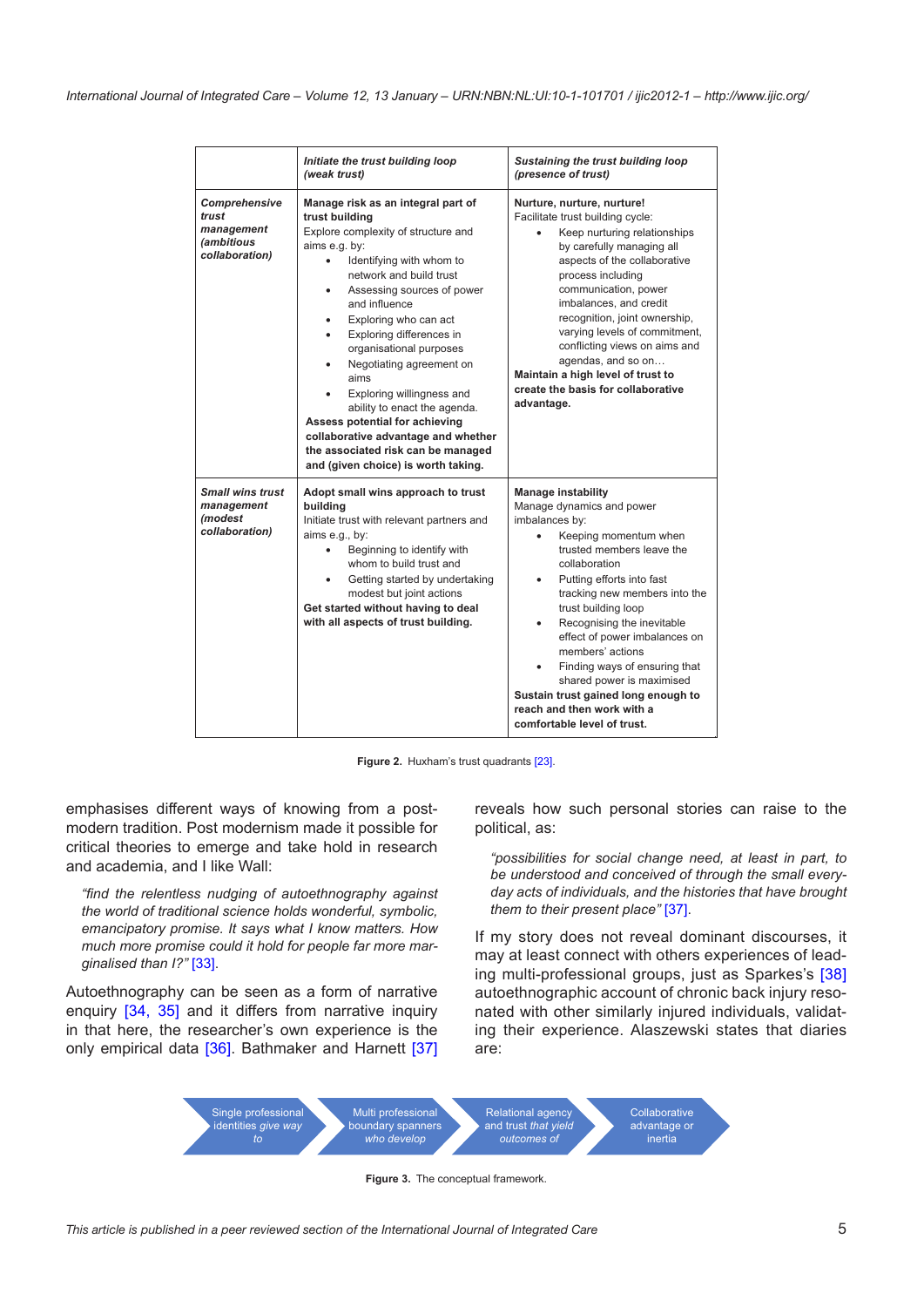*"the document par excellence, chronicling as it does the immediately contemporaneous flow of public and private events that are significant to the diarist"* [\[39](#page-11-0)].

And she is direct about them being fictional, creative works without audience in mind. The unique literary form of autoethnography means that past experiences are related biographically along with the study of the culture's relational practices, helping insiders and out-siders to better understand that culture [\[39\]](#page-11-0). They are thick descriptions of culture. Sparkes [[38](#page-11-0)] points out that because of the epistemological and ontological differences it makes no sense to judge texts from posi-tivistic approach. Instead, Dumtrica [\[36](#page-11-0)] suggests that autoethnographers may rely on constructivist quality measures such as credibility, transferability, dependability and confirmability. This case study used such quality measures, and strove for empathetic validity. This is an excellent measure of quality of an interpretivist autoethnographic account where:

*"the traditional reverence for neutrality, objectivity and detachment may be out of place in forms of research that seek, or manage, to enhance human relationships"* [\[36](#page-11-0)].

As such, participant and peer validation was used to check whether it was credible (could you have experienced it?), whether it was valid (does it evoke feelings that it could be true and is it coherent?), and whether it was useful (is it helpful in any way?). I hoped that its publication would be a mark of it being generalisable (—does this specific illuminate general unfamiliar cultural practices?). Autoethnography has been criticised for being too artful, insufficiently rigorous, selfabsorbed and narcissistic, but autoethnographers believe that research can be both rigorous, theoretical and emotional and inclusive of social and personal phenomena…and find it futile to debate whether it is a process or product, as the goal is to make the world we live in a better place  $[32]$  $[32]$ . The participant and peer validation process will go some way to answering this debate. Ethical clearance from the University of Cumbria was secured for the research and all difficulties associated with anonymity were also dealt with through the participant validation (and approval) of what was written.

The group that I was leading consisted of 20 professionals from seven organisations and sectors (education, health, social care, connexions, children's services, the local safeguarding children's board, the children's trust, and the voluntary sector). The aim of the group was to ensure that the 'children's workforce' in that local authority was able to meet the needs of children and young people. This was a massive and untenable brief from the start. The group met on a monthly basis for three hours, and all the professionals volunteered to come out of their home organisations to form this multi-professional team. Their organisations received no compensation for time away from regular responsibilities, nor were they allocated work time to carry out tasks from the workforce development group. This additionality was one barrier to effective working. Key tasks for the group were the analysis, strategic planning and implementation of workforce development tools and training that promoted integrated working. There were no additional resources for this, they had to be drawn into the workgroup by the members from their host organisations. This was a second barrier to effective working. I was a member of the team for a year before becoming a leader for 2.5 days a week over a six-month period. During this time I made entries to the diary on a weekly basis, reflecting back on key events that had occurred that week and were an average of 400 words long. It was a new methodological departure to use autoethnography in the context of interprofessional working.

Alaszewski <a>[[39](#page-11-0)]</a> discusses two forms of diary analysis, a structural approach and a content approach. I first coded the autoethnographic diary with Kemmis's [[30](#page-11-0)] sayings, doings and relatings in order to make the architecture of practice visible. There were six codes developed here, a set of three codes related to what I said, did, and how I related to people as a leader, and a set of three related to what individuals said and did, and how they related to others in the group. I carried out a cross comparative analysis across the six categories to generate a first layer of findings. I then returned to the original data and carried out a second analysis, identifying and coding diary excerpts that related to the conceptual framework. These were then grouped and interpreted thematically. This two-stage analytical process revealed the architecture of practice (both espoused and real) in place and compared the practice to the concepts identified in the literature review.

## **Results**

### **Stage one coding and analysis**

The 6000 word text was coded into the six categories of leaders sayings, doings and relating, and the groups sayings, doings and there were many overlaps between the sayings and relatings, as the way that I related to people was verbal, and the 'sayings' column often ended up a repository for comments that did not fit in the other categories, but were things that I had 'said' in the diary. The categories of the Kemmis model were therefore not as straightforward to use for analysis as their simplicity suggested. Text was copied and pasted into the table below in a chronological order,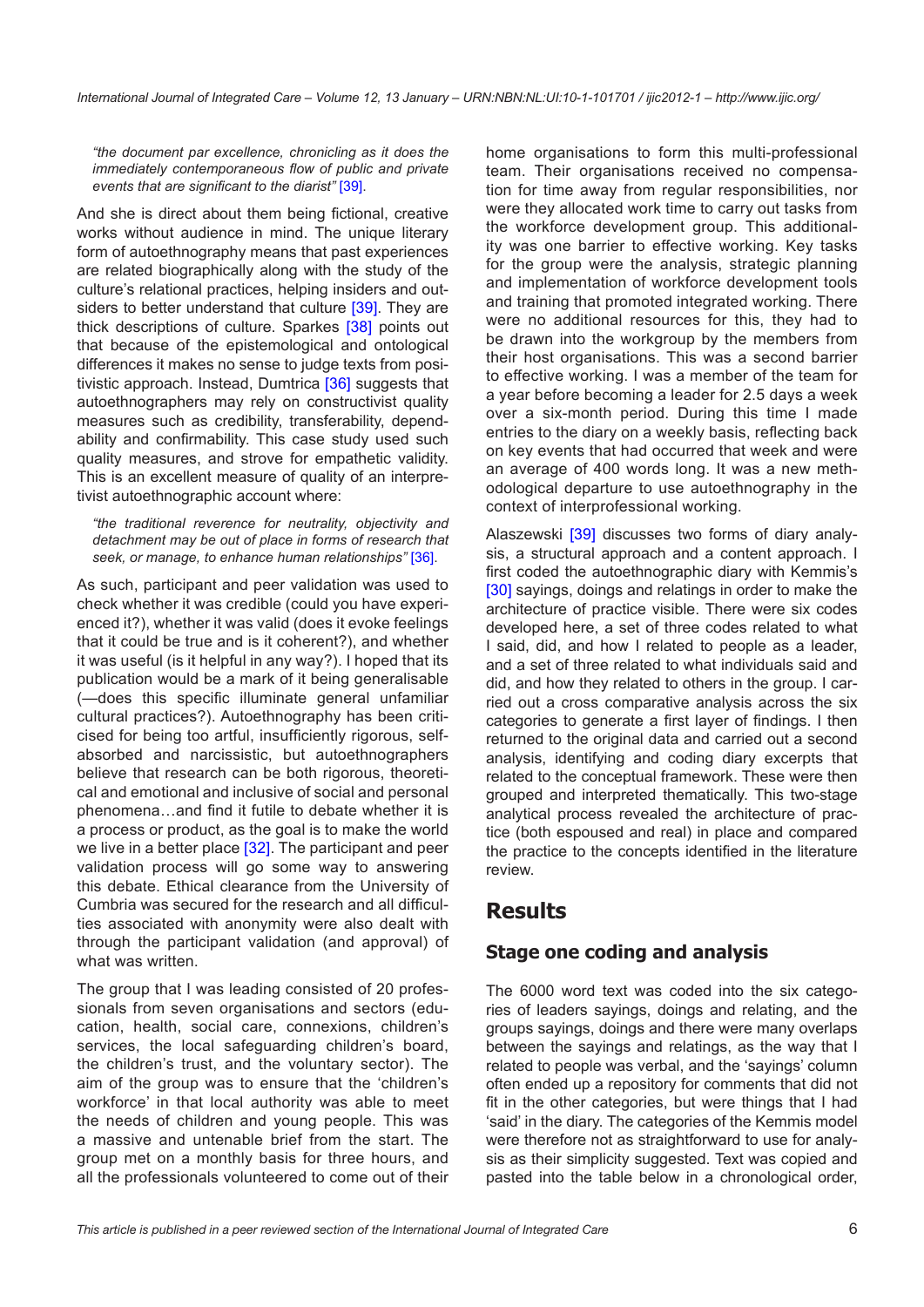and then grouped into common clusters of meaning. All categories are reported regardless of frequency. These are shown in [Table 1](#page-6-0) below.

### **Stage two coding and analysis**

The stage-two coding and analysis showed that there were numerous sayings, doings and relatings that could be linked to the six areas of the conceptual framework. These are summarised in [Table 2](#page-7-0) below, and then explored further and exemplified with full quotes in the discussion that follows.

## **Discussion**

### **Stage one interpretation**

Comparisons were then made between:

- The savings, doings and relating of the leader
- The sayings, doings and relating of the group
- The sayings of the leader and the group
- The doings of the leader and the group
- The relating of the leader and the group

My sayings were based around empowering other people, and achieving things jointly, yet my doings were perpetuating individual rather than collaborative ways of working, I was 'doing' rather than 'leading', thus allowing other people to avoid tasks, and as a consequence I felt overwhelmed. Although valuing openness and honesty I was often complicit by not exposing other people's criticisms. This duality between what I valued (integrity, inclusion, trust, collaborative advantage) and what I did led me to be very self-critical and to doubt my own legitimacy in the role. The complexity of the relationships led to personal and professional compromise as I attempted to keep the different members on board, causing me great frustration, and overshadowing the moments when I worked alongside others with similar values and working styles to great effect. Using Kemmis's architecture of practice [\[30\]](#page-11-0) therefore allowed me to see the differences between by conceptual knowledge and stated intentions and the reality of my daily practice. The analysis showed the difference between espoused and real practice effectively.

The analysis of the group comments showed that they engaged in lengthy debate that was pleasant and inclusive on the surface, but hid a layer of professional distrust and critique. These 'sayings' were evidence of poor relationships, characterised by a lack of trust. The outcome of this was evident in the behaviour of the group which was apathetic, avoidant and led to no action in some but not all cases, this clearly substantiates the conceptual framework, in that the lack of relational agency and trust led to collaborative inertia despite the experience of the group members acting as boundary spanners and multi professionals for a year.

Where I as a leader was critical of myself, the group were critical of each other (and I was sometimes complicit in that too by my lack of challenge to that behaviour). Where I overworked and had, arguably, too great a task focus, some of the group had none and did not engage in tasks. I worked well with those that were task focussed, open and honest. Despite my efforts to build alliances by smoothing water and taking the burden of tasks, some of the group only 'played' at getting on, and privately were critical of the group as a whole, and of individuals. This covert behaviour was divisive and characterised the lack of trust and relational agency above.

<span id="page-6-0"></span>

| Table 1. Summary of themes that emerged from the first stage coding. |  |  |  |  |
|----------------------------------------------------------------------|--|--|--|--|
|----------------------------------------------------------------------|--|--|--|--|

|        | <b>Sayings</b>                                                                                                                                                              | <b>Doings</b>                                                                                                                                                                                                                                                       | <b>Relating</b>                                                                                                                                                                                                                                                                 |
|--------|-----------------------------------------------------------------------------------------------------------------------------------------------------------------------------|---------------------------------------------------------------------------------------------------------------------------------------------------------------------------------------------------------------------------------------------------------------------|---------------------------------------------------------------------------------------------------------------------------------------------------------------------------------------------------------------------------------------------------------------------------------|
| Leader | Language of influence used<br>Personal legitimacy questioned<br>Self critique<br>Overwhelmed<br>Empower, value and celebrate others<br>Dishonest by silence                 | Multiple attempts at single communication<br>Overwhelmed<br>Did tasks that others should do<br>Rescue others through personal task<br>orientation<br>Small meetings and 1:1 communication<br>Complicit by not airing grievances<br>Lots of TRYING to manage process | Broker between individuals who disagree<br>1:1 relationships<br>Seek reassurance<br>Enjoy working with people similar to me<br>Importance of trust<br>Frustration at others criticisms of one<br>another, unable to surface it so complicit<br>Unable to delegate to volunteers |
| Group  | Mixed messaged leading to confusion<br>Contradictions in a short space of<br>time<br>Distancing from tasks or one another<br>Covert criticisms<br>Lengthy inclusive debates | Avoidance<br>No power in organisations so no changes<br>Slow progress<br>Apathy                                                                                                                                                                                     | Easy relationships when all agree<br>Covert criticisms, face to face pleasantries<br>Difficult email communications<br>Lack of trust                                                                                                                                            |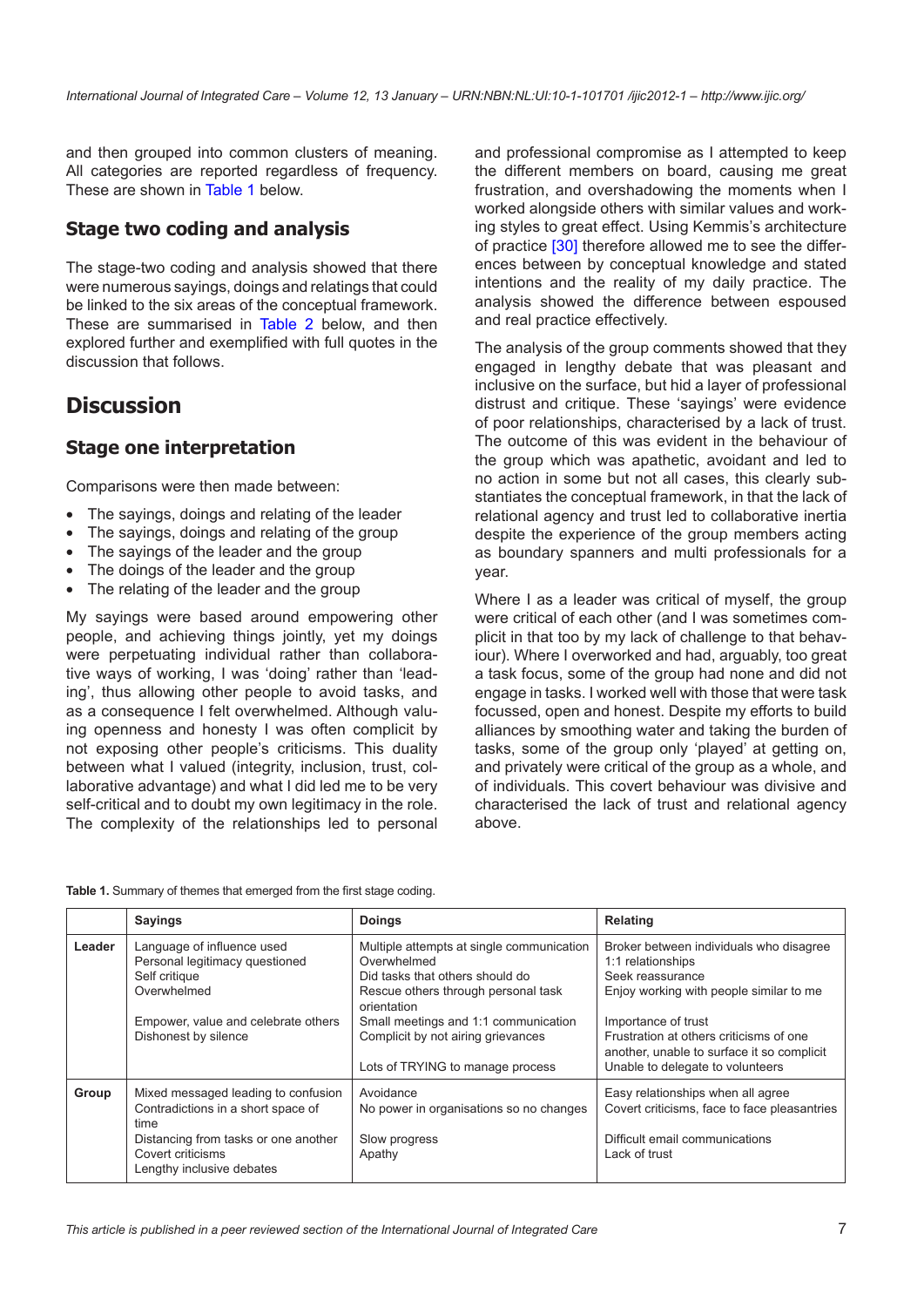#### <span id="page-7-0"></span>**Table 2.**

|                                              | <b>Sayings</b>                                                                                                                                                                 | <b>Doings</b>                                                                                                     | <b>Relatings</b>                                                       |
|----------------------------------------------|--------------------------------------------------------------------------------------------------------------------------------------------------------------------------------|-------------------------------------------------------------------------------------------------------------------|------------------------------------------------------------------------|
| Single<br>professional identities            | Publically supportive<br>Privately discounting                                                                                                                                 | Covert behaviour that was<br>unsupportive of others<br>Privileged discourses from some<br>professionals           | Superficial-personally fine,<br>professionally issues.<br>Hierarchical |
| Multiple, boundary spanning<br>professionals | Criticised if not able to 'bridge' or<br>boundary span<br>Questioned other people's rights to<br>be members<br>Raised the lack of legitimacy or<br>power that individuals have | People not working across<br>organisational boundaries<br>Used the One Workforce Tool to<br>mediate new expertise | <b>Duplicitous</b><br>Political                                        |
| Relationships,<br>communication and trust    | Espoused the values of trust<br>and openess                                                                                                                                    | Lack of skill<br>Lack of relational agency<br>Did not enact trust and openness                                    | Lacked authenticity<br>Surface level<br>communications                 |
| Collaborative advantage                      | Awareness of the concept and how<br>to achieve it                                                                                                                              | Unable to enact as blocked by lack<br>of trust, legitimacy and boundary<br>spanning skills                        | Inert relationships                                                    |

### **Stage two interpretations**

#### **Professional identities**

There is evidence that professional identities were a real challenge in this work. People were discounted and criticised and although these comments were not attached to other professions directly, there was a privileging of one professional discourse over another (although not evidenced in the diary), and hierarchies of power played out covertly in invitations to join certain group discussions outside of the official meeting forums. People did not seem to be discounted because of their sectoral professional background however there were no comments about people being 'social workers' or 'typical teacher!' as often heard in early stage multi professional groups. The privileging and discounting revolved around how much influence the professionals had in their own organisations. As such, McKimm's [[7](#page-10-0)] model was not sufficiently sophisticated, a model of agency, or power enacted by boundary spanners was needed. It is interesting that the professionals used this new role description as a discriminator, and where they perceived colleagues to be lacking in skills, legitimacy or authority, it led to division:

*"X has just dragged me out to lunch for yet another rant about the inability of C to make change happen in their own organisation. I am tired of such bickering and of sneaky conversations."*

My own professional identity as a leader was evidently weak, and repeated difficulties led me to question my own capabilities:

*"I was worried at my ability to hold them together into a single group, my authenticity and legitimacy as their leader".*

This perhaps does reflect something of the difficulties that the literature suggested multi professionals may experience in new situations, or it could be a reflection of my anticipation that accusations that they cast at others may be levelled against me. There was however no open challenge to my role as leader at any point.

### **Boundary spanning**

Arguably the members of this group needed to be able to lead within their own and across other organisations. The inability of some members to do this led to criticism and discounting as mentioned above. 'Discounting' is a term that refers to the psychological process of ignoring the relevance or importance of an individual or their ideas [\[40](#page-11-0)]. It was uncertain whether they were not able to lead due to a lack of power, a lack of time, or a lack of motivation to effect change. This created the most tension. This led to various members of the group questioning the legitimacy of the membership of the group, again covertly, as they did not seem able to make decisions, influence or make changes in their organisations. It seems then that either the organisations were too 'bonded' or the individuals did not have the necessary complex skill set. In my diary even I raise the issue:

*"Organisational boundaries are slowing us down! People are not able to get permission to do stuff—even to agree to support championing children in their own organisations. They don't want to ask awkward questions about induction processes, are worried about promoting courses—I mean—these are supposed to be champions!!!!", and;*

*"If workforce leads are facing differences in their own organizations then the whole thing will stall…the nub of the issue seems to be how much authority and legitimacy the members have back in their own organisations."*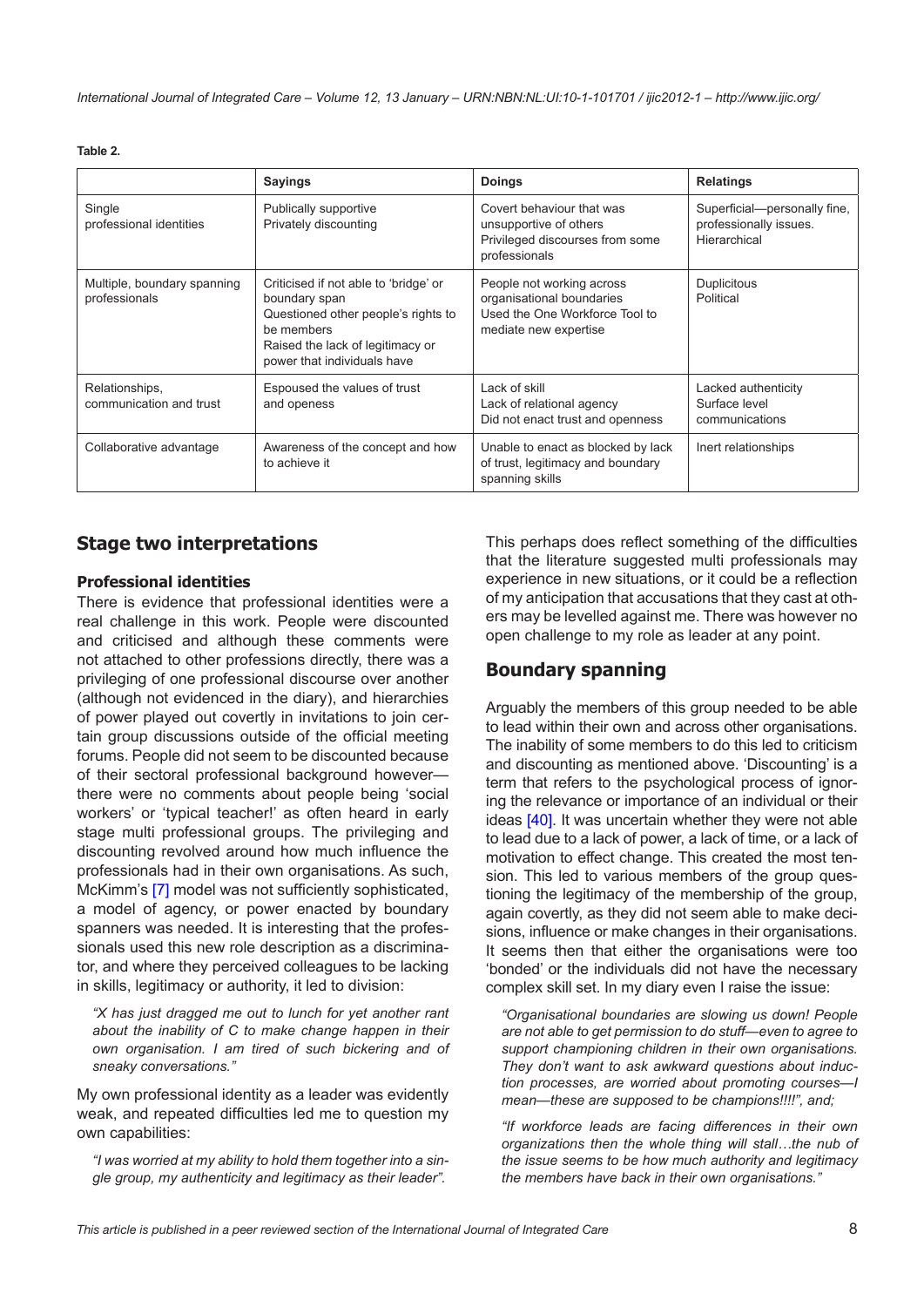The evidence does not lead to a conclusion either way. The workforce group itself was 'bridged' as it had a clear outward focus [\[11](#page-10-0)], but despite rich and lengthy dialogue and shared artefacts  $[9]$  $[9]$  $[9]$  such as the One Workforce Tool, some members of the group did not reach into their own organisations. Perhaps as Noble and Jones suggested their host organisations have different cultures, levels of autonomy and attitudes to risk [\[10](#page-10-0)], perhaps they were too bonded, or perhaps the boundary spanning skill set as outlined in the theoretical review were too demanding as some individuals did not seem to enact the skills [[15\]](#page-11-0) that they had within their own and other organisations. I suggest that these professionals did have the skill set, and some had greater or lesser organisational boundaries to overcome, what was critical therefore was not just the skill set, but also the power, or 'agency' to enable them to take actions.

### **Relational approaches to collaboration**

Taking a relational perspective seems to explain the difficulties of the group. Although the relevant skills and experiences were in place, the outward focus of the group, and the 'hybrid' nature of the members, there was a lack of functioning. This is exemplified by this statement in my diary:

*"Members seemed to pick up on the political atmosphere and were negative, non-committal and indecisive. It was SO frustrating. As if the more they are shown what they can do, the less they then want to do it….why such apathy after such a great event last week?"*

This team has the 'know what', 'know how' and 'know who' that was shown to comprise 'relational agency' by Edwards [\[14\]](#page-11-0), but they are hampered by interpersonal issues. The result of this is that the 'know how' pertains only to surface behaviours that mask deep biases and interpersonal issues. This theme was the most prevalent in the autoethnographic account. Some of the interpersonal issues were caused by a covert conversation—these show weak interpersonal skills and a lack of openness and trust. On the one hand; "*Past issues arose and everyone agreed openly to stop referring to past issue and to move on*.", yet there remained "*a range of mixed messages*". I was frequently drawn into trying to diffuse these issues in a 'mediating' role. This was often because people held beliefs about one another that they did not share openly. Here are some examples:

*"A sent out an agenda for the next meeting—I encouraged her to do so to start to step up as the successor. What a disaster. B hit the roof about how shabby it was—to me not to A. What a nightmare."*

*"C has sent some really 'off' emails to both me and D about things that he disagrees with…….he's entitled to his opinions, but there are ways of saying that you disagree! His*  *views on the event risk the whole enterprise as D is taking it as a direct attack and evidence that he does not believe that she is competent."*

*"They both seem to distrust one another, jump to the worst possible conclusion every time and believe that the other one hates them."*

These disagreements had a profound impact on the success of the group as they got in the way of effective multi professional working—they would have got in the way of any group working, multi professional or not. Poor interpersonal relationships were exhibited in covert conversations, and a break-down of open and honest dialogue, reinforcing Reder and Duncan's [[19\]](#page-11-0) views about the centrality of communication skills in Child Abuse Reviews. As a leader I could have exposed the situation and triggered an open dialogue about the difficulties, but instead I also perpetuated the culture that annoyed me so much. At times this was because of the difficulty of managing volunteers:

*"I have realised that I dislike asking people to do things it's complicated leading people who are basically volunteers—normal authority and responsibility does not work, a subtle type of value laden leadership is needed to appeal to them to help out. Its slow and frustrating and I see the same people doing tasks and the same people avoiding them."*

But that was not always the case, sometimes I just did not want to offend people: "*Really peed off, but of course didn't say so!!!".* I was aware and confused by the appropriateness of my lack of honesty at times:

*"I was however aware that I down played my conversation with P so that I didn't have to admit that we had been talking about changing a communication that LO sent out…. coward? liar? Diplomat?".*

Perhaps then, whilst I declare myself to be an honest and open leader, I did engage in the 'mobilisation' of the team, and also the 'politicking' and 'manipulation' that Huxham and Vangen [[21\]](#page-11-0) described in collaborative leadership situations. I questioned my own actions as a mediator:

*"I think it shows that I build rapport and empathy with everyone and then try to move them into a more helpful space where they understand one another…its peacekeeping rather than two faced…may be I should stop rescuing and let them fight it out?", and constantly worried as to whether this was appropriate leadership, or ducking the issue.*

### **Trust**

Trust can be seen as the central issue in all the interpersonal issues. If the group really trusted one another then they would be able to discuss the issues that they were having together, openly. Managing the interpersonal issues was exhausting and arguably took up the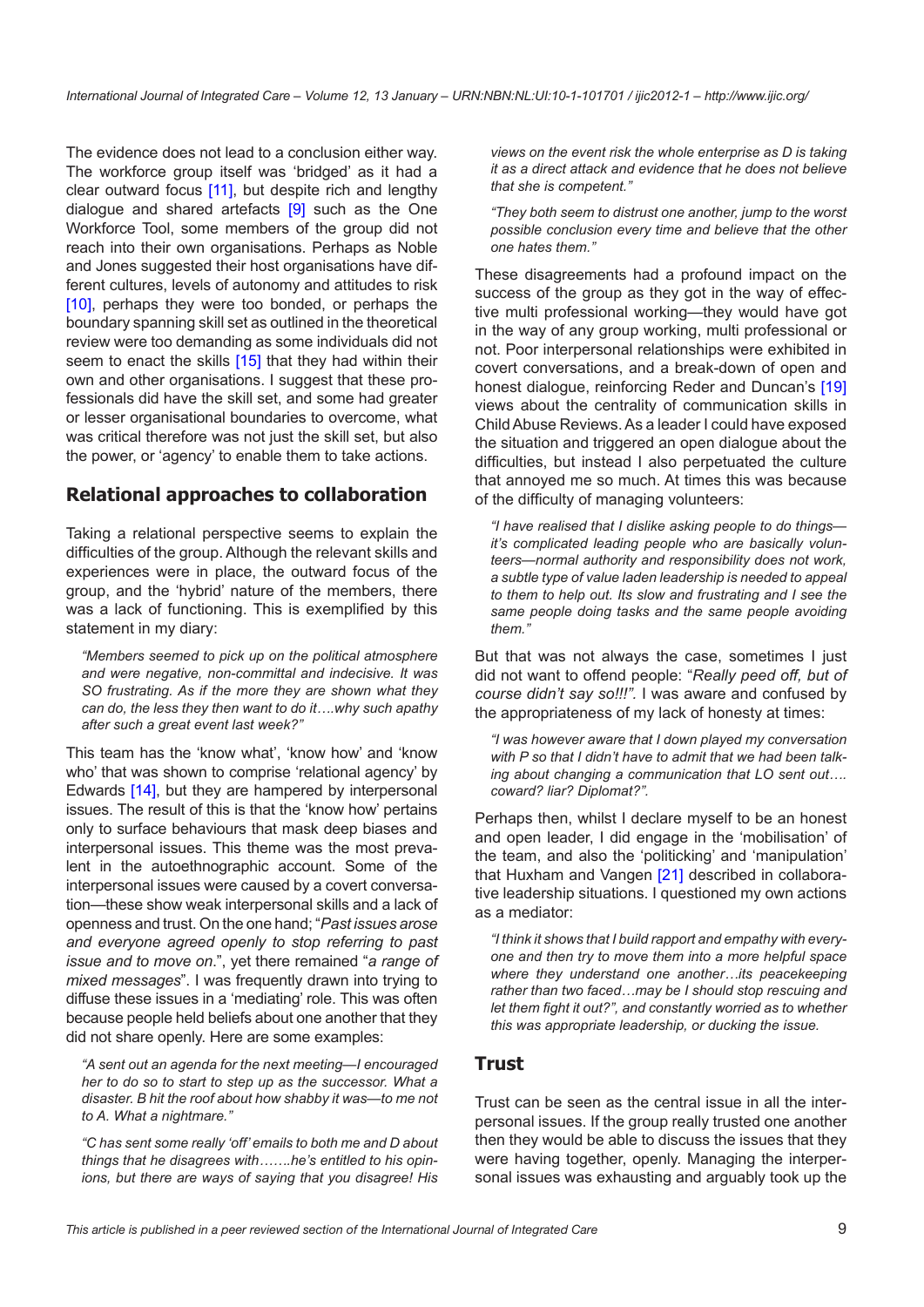majority of my energy if not time in this project. Much more could have been achieved if the team were open, honest, trusting and got on with one another. Publically trust was incentive driven (e.g., by trusting one another we can get more done), but covert conversations revealed that really the trust was 'avoiding' being viewed as negative and some members of the team really did not trust others unless it would be harmful to be seen as withholding it. This shows the value of Perri et al. [[24\]](#page-11-0). Use of Huxham's [\[23](#page-11-0)] trust matrix may have enabled me to see ways to build quick wins and move the team forward. It was a lack of trust that meant that the professionals criticised one another's membership as they did not trust them to effect change back in their own organisations. A lack of trust was exhibited in and fuelled by interpersonal issues. Covert conversations created an undercurrent that others could detect. And the lack of trust in the group led me to continually question my own leadership as I started to lack trust in my own ability. This can be shown as a powerfully negative trust spiral, each poor experience diminishing future trust, an inverse of Huxham's [[23\]](#page-11-0) iterative trust building model.

### **Collaborative advantage**

Needless to say after the discussion above, collaborative advantage was not achieved. My last diary entry was:

*"Final WD meeting was a complete nightmare—worst meeting ever. I can hardly bear to write about it, what an end*!*"*

The professionals had all moved from being single professionals to being multi professionals, but a range of boundary spanning skills, and organisational boundaries made work difficult for some, and the lack of relational agency and trust across the entire group prevented collaborative advantage from being achieved. This shows the relevance of the conceptual framework in [Figure 3](#page-4-1). Huxham and Vangen [[21\]](#page-11-0) wrote about the importance of managing the ambiguity, dynamics and membership of collaborative groups with a full range of leadership styles in order to achieve collaborative advantage. In this situation, the group seems to have managed the ambiguity of the context themselves, and they seemed to be coping with the dynamic nature of change, so this was not the key barrier to collaborative advantage. Membership for this group was key as individuals discounted the ability of others to work within their own organisations and to boundary span. These differences were then dealt with covertly due to a lack of trust in the group. There are two implications of this—either the membership needed to be refreshed to include people with boundary spanning skills that had relational agency and could build trust, or the current group members needed to be open to change. The group had many very successful outputs, but these tended to be driven and achieved by individuals who wanted to make a difference that had the most drive, and the most relational agency, working in small groups or pairs. These tasks then were carried out more in partnership than in collaboration. The group as a whole did not achieve collaborative advantage, but collaborative inertia, with lengthy meetings and discussions having negligible joint outputs. Perhaps painfully, I need to reflect on whether I contributed to these negative working styles by missing opportunities to tackle the issues head on.

Presenting the findings of this research to the group was challenging, and presented me with the very opportunity that I had previously overlooked or avoided. The fact that I had been a participant in the research (rather than doing research 'on' them) made the findings easier to bear, as there were an equal number of criticisms of myself as of them. Presenting the research autoethnographically also meant that I could own the research as a biased account, and so easily invite them into a critical discussion of their experiences and perceptions. I did not present this as 'what is', but 'what might be from my perspective'. There are a number of actions that arise from this research. Primarily for the group, there was an open and frank discussion about the difficulties of working together that previously went unnamed, and a commitment to address this and work towards collaborative advantage through further developmental, participatory action research. For myself there was great learning about my attributes and short falls as a leader—it highlighted how easily one can unwittingly collude with the status quo of any situation and with policy. When I carried out this research I truly realised and benefitted from the critical consciousness that is intrinsic to research endeavours. I saw how useful and how limited by conceptual framework had been and saw the reality of the situation I had led and of the policy context with greater clarity. This research has also led me to realise the importance of human agency within collaborative settings, and has opened up a whole new line of enquiry within my PhD.

## **Conclusions**

Using Kemmis's [[30\]](#page-11-0) framework of the architecture of practice made practice observable. The groups public sayings were of principled work and commitment to collaboration, but the private sayings were covert and complicit and did not reflect the principles that the group, and certainly I aspired to. The doings were therefore clouded with interpersonal issues and inertia as people were not truly engaged, did not truly trust one another and did not feel able to contribute.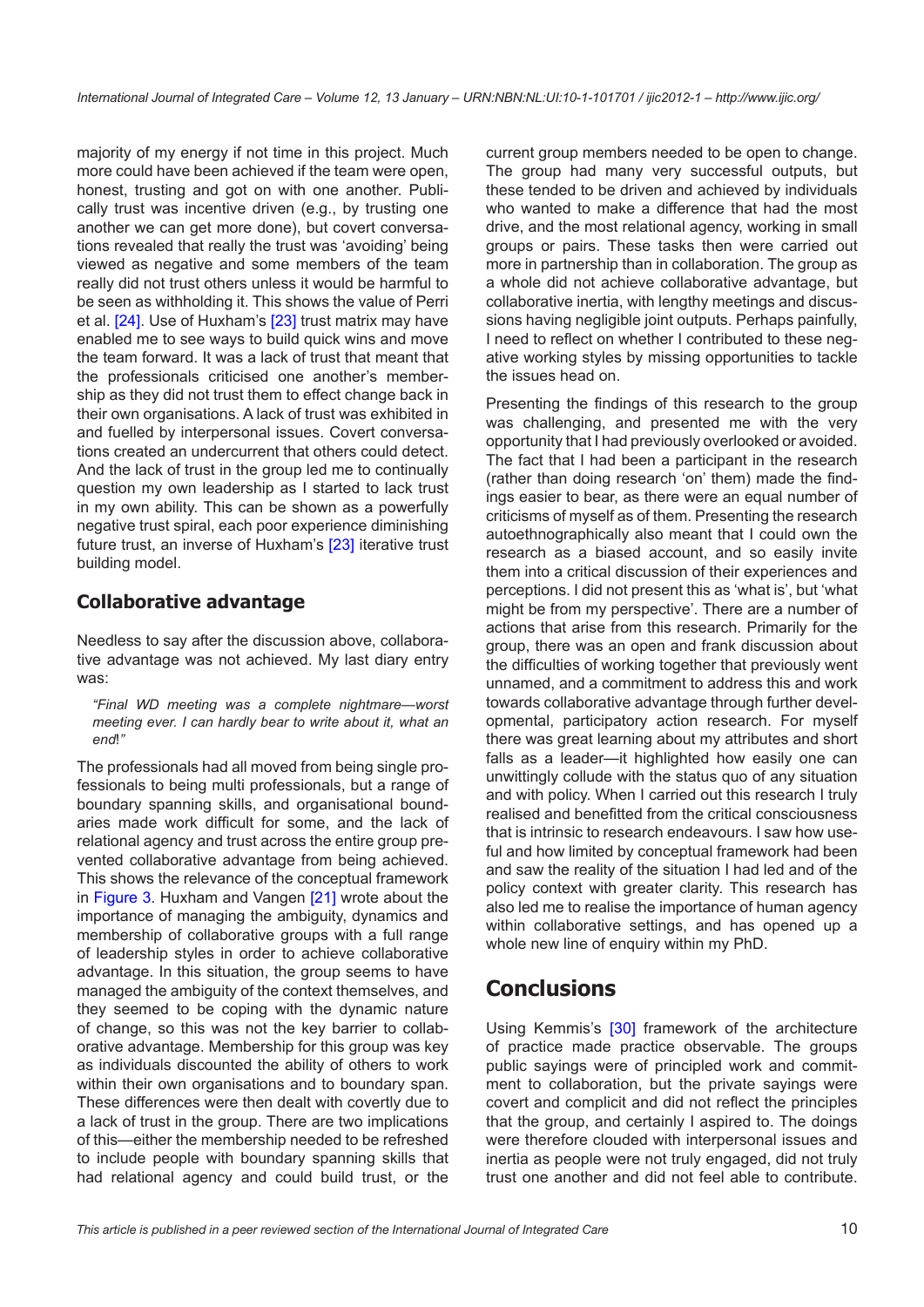<span id="page-10-0"></span>The relatings prevented effective doings. This bolsters the evidence across the interprofessional field of the importance of communication and relational agency, as without it, even the most experienced, committed and dedicated multi professionals may flounder. The conceptual framework that was identified through a review of theory needs further development, yet even at this early stage, it was a useful analytical frame showing both the shortfalls of national policy and the reasons why the group were not attaining collaborative advantage. Notions of boundary spanning are extended by the concept that they need not only a hybrid experience, and unique skill set, but that boundary spanning individuals also need a source of legitimate power in their own and other organisations, and a sense of 'agency'. This opens up a new line of enquiry. The action research led to personal change as there were key realisations for me about the way in which I lead multi professional groups, and new understandings to shape my PhD work on collaboration. There was also change for the group, as my presentation of the findings initiated a new participative action research project within the group. The research endeavour had not only evidenced the extent to which the group achieved collaborative advantage, but also generated insights into why it was not being achieved. Although these are perhaps not new findings for the field of interprofessional work, the use of autoethnography to document

an interprofessional working was new. The process allowed naturalistic research to take place. The process of keeping an autoethnographic diary was very achievable as a participant researcher. Analysis of the diary with the two-part analysis showed how the autoethnography did capture key insights into the groups working. Perhaps most significantly was that the presentation of the findings from a personal account was very palatable to the group and led to dialogue, debate, critical consciousness and change. I invite further professionals working in integrated settings to capture what it is that they do through autoethnographic accounts, developing the methodology and its applications further.

## **Reviewers**

**Julie Leoni**, Independent Consultant, Coaching, Personal Development Programmesand tutoring, Intentional Learning, UK. <http://www.intentionallearning.co.uk/>

**Jean McNiff**, Professor of Educational Research, York St John University, York, UK

**Tina Moules**, PhD, Director of Research, Faculty of Health, Social Care and Education, East Road Cambridge CB1 1PT, UK

## **References**

- 1. Department for Children School and families (DCSF). Leading and managing children's services in England a national professional development framework. London: DCSF; 2008.
- 2. Brown K, White K. Exploring the evidence base for Integrated Children's Services. Edinburgh: Scottish Executive; 2006.
- 3. Audit Commission. Are we there yet? Improving governance and resource management in children's trusts. London: Audit Commission; 2008.
- 4. The Office for Standards in Education, Children's Services and Skills (Ofsted). The inspection framework. London: Ofsted; 2010.
- 5. Children's Workforce Development Council (CWDC). The state of the children's social care workforce. Leeds: CWDC; 2008.
- 6. Children's Workforce Development Council (CWDC). One Workforce Tool. Leeds: CWDC; 2010. [Cited 2011 6 June]. Available from:<http://onechildrensworkforce.cwdcouncil.org.uk>.
- 7. McKimm J. Professional roles and workforce development. In: McKimm J, Phillips K, editors. Leadership and management of integrated services. Poole: Learning Matters; 2009. p. 122–40.
- 8. Peck E, Dickinson H. Managing and leading in inter-agency settings. Bristol: Policy Press; 2008.
- 9. Engström Y, Engström R, Kärkkäinen M. Polycontextuality and boundary crossing in expert cognition: learning and problem solving in complex work activities. In learning and Instruction 1995;5(4):319–36.
- 10. Noble G, Jones R. The role of boundary spanning managers in the establishment of public-private partnerships. Public Administration 2006;84(4):891–917.
- 11. National College of School Leadership. Working together: helping community leadership work in practice. London: NCSL; 2006.
- 12. Anning A, Cottrell D, Green J, Frost N, Robinson M. Developing multidisciplinary teamwork for integrated children's services. London: Open University Press; 2006.
- 13. Easen P, Atkins M, Dyson A. Inter-professional collaboration and conceptualisations of practice. Children and Society 2006;360(14):355–67.